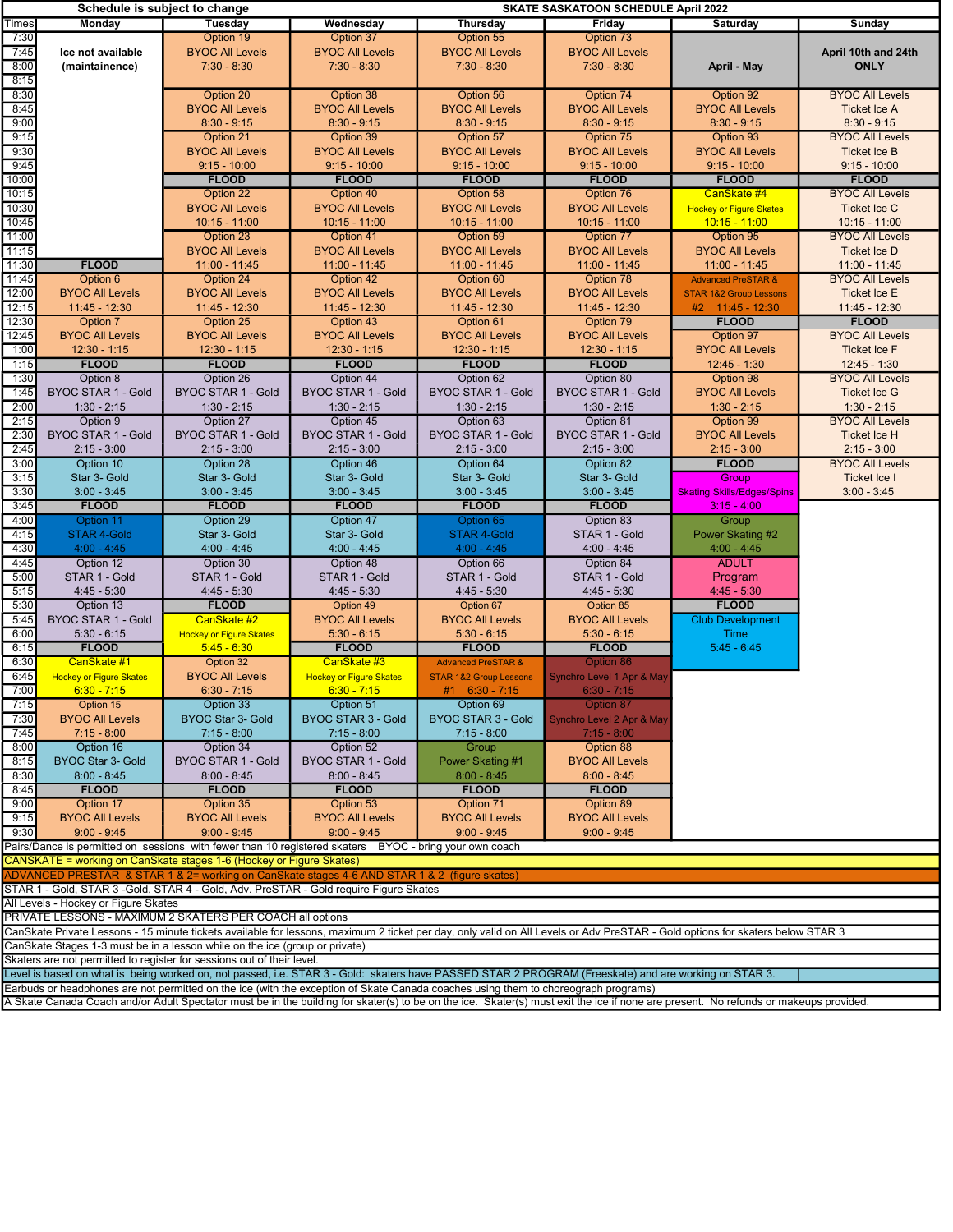|              | Schedule is subject to change        |                                                                                                        |                                |                                                                                                                                    | <b>SKATE SASKATOON SCHEDULE May 2022</b>                                                                                                                                    |                                   |
|--------------|--------------------------------------|--------------------------------------------------------------------------------------------------------|--------------------------------|------------------------------------------------------------------------------------------------------------------------------------|-----------------------------------------------------------------------------------------------------------------------------------------------------------------------------|-----------------------------------|
| <b>Times</b> | Monday                               | Tuesday                                                                                                | Wednesday                      | Thursday                                                                                                                           | Friday                                                                                                                                                                      | Saturday                          |
| 7:30         |                                      | Option 19                                                                                              | Option 37                      | Option 55                                                                                                                          | Option 73                                                                                                                                                                   |                                   |
| 7:45         | Ice not available                    | <b>BYOC All Levels</b>                                                                                 | <b>BYOC All Levels</b>         | <b>BYOC All Levels</b>                                                                                                             | <b>BYOC All Levels</b>                                                                                                                                                      |                                   |
|              |                                      |                                                                                                        |                                |                                                                                                                                    |                                                                                                                                                                             |                                   |
| 8:00         | (maintainence)                       | $7:30 - 8:30$                                                                                          | $7:30 - 8:30$                  | $7:30 - 8:30$                                                                                                                      | $7:30 - 8:30$                                                                                                                                                               | <b>April - May ONLY</b>           |
| 8:15         |                                      |                                                                                                        |                                |                                                                                                                                    |                                                                                                                                                                             |                                   |
| 8:30         |                                      | Option 20                                                                                              | Option 38                      | Option 56                                                                                                                          | Option 74                                                                                                                                                                   | Option 92                         |
| 8:45         |                                      | <b>BYOC All Levels</b>                                                                                 | <b>BYOC All Levels</b>         | <b>BYOC All Levels</b>                                                                                                             | <b>BYOC All Levels</b>                                                                                                                                                      | <b>BYOC All Levels</b>            |
|              |                                      |                                                                                                        |                                |                                                                                                                                    |                                                                                                                                                                             |                                   |
| 9:00         |                                      | $8:30 - 9:15$                                                                                          | $8:30 - 9:15$                  | $8:30 - 9:15$                                                                                                                      | $8:30 - 9:15$                                                                                                                                                               | $8:30 - 9:15$                     |
| 9:15         |                                      | Option 21                                                                                              | Option 39                      | Option 57                                                                                                                          | Option 75                                                                                                                                                                   | Option 93                         |
| 9:30         |                                      | <b>BYOC All Levels</b>                                                                                 | <b>BYOC All Levels</b>         | <b>BYOC All Levels</b>                                                                                                             | <b>BYOC All Levels</b>                                                                                                                                                      | <b>BYOC All Levels</b>            |
| 9:45         |                                      | $9:15 - 10:00$                                                                                         | $9:15 - 10:00$                 | $9:15 - 10:00$                                                                                                                     | $9:15 - 10:00$                                                                                                                                                              | $9:15 - 10:00$                    |
|              |                                      |                                                                                                        |                                |                                                                                                                                    |                                                                                                                                                                             |                                   |
| 10:00        |                                      | <b>FLOOD</b>                                                                                           | <b>FLOOD</b>                   | <b>FLOOD</b>                                                                                                                       | <b>FLOOD</b>                                                                                                                                                                | <b>FLOOD</b>                      |
| 10:15        |                                      | Option 22                                                                                              | Option 40                      | Option 58                                                                                                                          | Option 76                                                                                                                                                                   | CanSkate #4                       |
| 10:30        |                                      | <b>BYOC All Levels</b>                                                                                 | <b>BYOC All Levels</b>         | <b>BYOC All Levels</b>                                                                                                             | <b>BYOC All Levels</b>                                                                                                                                                      | <b>Hockey or Figure Skates</b>    |
| 10:45        |                                      | $10:15 - 11:00$                                                                                        | $10:15 - 11:00$                | $10:15 - 11:00$                                                                                                                    | $10:15 - 11:00$                                                                                                                                                             | $10:15 - 11:00$                   |
|              |                                      |                                                                                                        |                                |                                                                                                                                    |                                                                                                                                                                             |                                   |
| 11:00        |                                      | Option 23                                                                                              | Option 41                      | Option 59                                                                                                                          | Option 77                                                                                                                                                                   | Option 95                         |
| 11:15        |                                      | <b>BYOC All Levels</b>                                                                                 | <b>BYOC All Levels</b>         | <b>BYOC All Levels</b>                                                                                                             | <b>BYOC All Levels</b>                                                                                                                                                      | <b>BYOC All Levels</b>            |
| 11:30        | <b>FLOOD</b>                         | 11:00 - 11:45                                                                                          | $11:00 - 11:45$                | $11:00 - 11:45$                                                                                                                    | $11:00 - 11:45$                                                                                                                                                             | $11:00 - 11:45$                   |
| 11:45        | Option 6                             | Option 24                                                                                              | Option 42                      | Option 60                                                                                                                          | Option 78                                                                                                                                                                   | <b>Advanced PreSTAR &amp;</b>     |
|              |                                      |                                                                                                        |                                |                                                                                                                                    |                                                                                                                                                                             |                                   |
| 12:00        | <b>BYOC All Levels</b>               | <b>BYOC All Levels</b>                                                                                 | <b>BYOC All Levels</b>         | <b>BYOC All Levels</b>                                                                                                             | <b>BYOC All Levels</b>                                                                                                                                                      | <b>STAR 1&amp;2 Group Lessons</b> |
| 12:15        | $11:45 - 12:30$                      | $11:45 - 12:30$                                                                                        | $11:45 - 12:30$                | $11:45 - 12:30$                                                                                                                    | $11:45 - 12:30$                                                                                                                                                             | #2 11:45 - 12:30                  |
| 12:30        | Option 7                             | Option 25                                                                                              | Option 43                      | Option 61                                                                                                                          | Option 79                                                                                                                                                                   | <b>FLOOD</b>                      |
| 12:45        | <b>BYOC All Levels</b>               | <b>BYOC All Levels</b>                                                                                 | <b>BYOC All Levels</b>         | <b>BYOC All Levels</b>                                                                                                             | <b>BYOC All Levels</b>                                                                                                                                                      | Option 97                         |
|              |                                      |                                                                                                        |                                |                                                                                                                                    |                                                                                                                                                                             |                                   |
| 1:00         | $12:30 - 1:15$                       | $12:30 - 1:15$                                                                                         | $12:30 - 1:15$                 | $12:30 - 1:15$                                                                                                                     | $12:30 - 1:15$                                                                                                                                                              | <b>BYOC All Levels</b>            |
| 1:15         | <b>FLOOD</b>                         | <b>FLOOD</b>                                                                                           | <b>FLOOD</b>                   | <b>FLOOD</b>                                                                                                                       | <b>FLOOD</b>                                                                                                                                                                | $12:45 - 1:30$                    |
| 1:30         | Option 8                             | Option 26                                                                                              | Option 44                      | Option 62                                                                                                                          | Option 80                                                                                                                                                                   | Option 98                         |
| 1:45         | <b>BYOC STAR 1 - Gold</b>            | BYOC STAR 1 - Gold                                                                                     | <b>BYOC STAR 1 - Gold</b>      | BYOC STAR 1 - Gold                                                                                                                 | <b>BYOC STAR 1 - Gold</b>                                                                                                                                                   | <b>BYOC All Levels</b>            |
|              |                                      |                                                                                                        |                                |                                                                                                                                    |                                                                                                                                                                             |                                   |
| 2:00         | $1:30 - 2:15$                        | $1:30 - 2:15$                                                                                          | $1:30 - 2:15$                  | $1:30 - 2:15$                                                                                                                      | $1:30 - 2:15$                                                                                                                                                               | $1:30 - 2:15$                     |
| 2:15         | Option 9                             | Option 27                                                                                              | Option 45                      | Option 63                                                                                                                          | Option 81                                                                                                                                                                   | Option 99                         |
| 2:30         | <b>BYOC STAR 1 - Gold</b>            | <b>BYOC STAR 1 - Gold</b>                                                                              | <b>BYOC STAR 1 - Gold</b>      | <b>BYOC STAR 1 - Gold</b>                                                                                                          | <b>BYOC STAR 1 - Gold</b>                                                                                                                                                   | <b>BYOC All Levels</b>            |
| 2:45         | $2:15 - 3:00$                        | $2:15 - 3:00$                                                                                          | $2:15 - 3:00$                  | $2:15 - 3:00$                                                                                                                      | $2:15 - 3:00$                                                                                                                                                               | $2:15 - 3:00$                     |
|              |                                      |                                                                                                        |                                |                                                                                                                                    |                                                                                                                                                                             | <b>FLOOD</b>                      |
| 3:00         | Option 10                            | Option 28                                                                                              | Option 46                      | Option 64                                                                                                                          | Option 82                                                                                                                                                                   |                                   |
| 3:15         | Star 3- Gold                         | Star 3- Gold                                                                                           | Star 3- Gold                   | Star 3- Gold                                                                                                                       | Star 3- Gold                                                                                                                                                                | Group                             |
| 3:30         | $3:00 - 3:45$                        | $3:00 - 3:45$                                                                                          | $3:00 - 3:45$                  | $3:00 - 3:45$                                                                                                                      | $3:00 - 3:45$                                                                                                                                                               | <b>Skating Skills/Edges/Spins</b> |
| 3:45         | <b>FLOOD</b>                         | <b>FLOOD</b>                                                                                           | <b>FLOOD</b>                   | <b>FLOOD</b>                                                                                                                       | <b>FLOOD</b>                                                                                                                                                                | $3:15 - 4:00$                     |
| 4:00         | Option 11                            | Option 29                                                                                              | Option 47                      | Option 65                                                                                                                          | Option 83                                                                                                                                                                   |                                   |
|              |                                      |                                                                                                        |                                |                                                                                                                                    |                                                                                                                                                                             | Group                             |
| 4:15         | <b>STAR 4-Gold</b>                   | Star 3- Gold                                                                                           | Star 3- Gold                   | <b>STAR 4-Gold</b>                                                                                                                 | STAR 1 - Gold                                                                                                                                                               | Power Skating #2                  |
| 4:30         | $4:00 - 4:45$                        | $4:00 - 4:45$                                                                                          | $4:00 - 4:45$                  | $4:00 - 4:45$                                                                                                                      | $4:00 - 4:45$                                                                                                                                                               | $4:00 - 4:45$                     |
| 4:45         | Option 12                            | Option 30                                                                                              | Option 48                      | Option 66                                                                                                                          | Option 84                                                                                                                                                                   | <b>ADULT</b>                      |
| 5:00         | STAR 1 - Gold                        | STAR 1 - Gold                                                                                          | STAR 1 - Gold                  | STAR 1 - Gold                                                                                                                      | STAR 1 - Gold                                                                                                                                                               | Program                           |
|              |                                      |                                                                                                        |                                |                                                                                                                                    |                                                                                                                                                                             |                                   |
| 5:15         | $4:45 - 5:30$                        | $4:45 - 5:30$                                                                                          | $4:45 - 5:30$                  | $4:45 - 5:30$                                                                                                                      | $4:45 - 5:30$                                                                                                                                                               | $4:45 - 5:30$                     |
| 5:30         | Option 13                            | <b>FLOOD</b>                                                                                           | Option 49                      | Option 67                                                                                                                          | Option 85                                                                                                                                                                   | <b>FLOOD</b>                      |
| 5:45         | <b>BYOC STAR 1 - Gold</b>            | CanSkate #2                                                                                            | <b>BYOC All Levels</b>         | <b>BYOC All Levels</b>                                                                                                             | <b>BYOC All Levels</b>                                                                                                                                                      | <b>Club Development</b>           |
| 6:00         | $5:30 - 6:15$                        | <b>Hockey or Figure Skates</b>                                                                         | $5:30 - 6:15$                  | $5:30 - 6:15$                                                                                                                      | $5:30 - 6:15$                                                                                                                                                               | Time                              |
|              |                                      |                                                                                                        |                                |                                                                                                                                    |                                                                                                                                                                             |                                   |
| 6:15         | <b>FLOOD</b>                         | $5.45 - 6.30$                                                                                          | <b>FLOOD</b>                   | <b>FLOOD</b>                                                                                                                       | <b>FLOOD</b>                                                                                                                                                                | $5:45 - 6:45$                     |
| 6:30         | CanSkate #1                          | Option 32                                                                                              | CanSkate #3                    | <b>Advanced PreSTAR &amp;</b>                                                                                                      | Option 86                                                                                                                                                                   |                                   |
| 6:45         | <b>Hockey or Figure Skates</b>       | <b>BYOC All Levels</b>                                                                                 | <b>Hockey or Figure Skates</b> | <b>STAR 1&amp;2 Group Lessons</b>                                                                                                  | Synchro Level 1 Apr & May                                                                                                                                                   |                                   |
| 7:00         | $6:30 - 7:15$                        | $6:30 - 7:15$                                                                                          | $6:30 - 7:15$                  | $#1$ 6:30 - 7:15                                                                                                                   | $6:30 - 7:15$                                                                                                                                                               |                                   |
|              |                                      |                                                                                                        |                                |                                                                                                                                    |                                                                                                                                                                             |                                   |
| 7:15         | Option 15                            | Option 33                                                                                              | Option 51                      | Option 69                                                                                                                          | Option 87                                                                                                                                                                   |                                   |
| 7:30         | <b>BYOC All Levels</b>               | <b>BYOC Star 3- Gold</b>                                                                               | <b>BYOC STAR 3 - Gold</b>      | <b>BYOC STAR 3 - Gold</b>                                                                                                          | Synchro Level 2 Apr & May                                                                                                                                                   |                                   |
| 7:45         | $7:15 - 8:00$                        | $7:15 - 8:00$                                                                                          | $7:15 - 8:00$                  | $7:15 - 8:00$                                                                                                                      | $7:15 - 8:00$                                                                                                                                                               |                                   |
| 8:00         | Option 16                            | Option 34                                                                                              | Option 52                      | Group                                                                                                                              | Option 88                                                                                                                                                                   |                                   |
| 8:15         | <b>BYOC Star 3- Gold</b>             | <b>BYOC STAR 1 - Gold</b>                                                                              | <b>BYOC STAR 1 - Gold</b>      | Power Skating #1                                                                                                                   | <b>BYOC All Levels</b>                                                                                                                                                      |                                   |
|              |                                      |                                                                                                        |                                |                                                                                                                                    |                                                                                                                                                                             |                                   |
| 8:30         | $8:00 - 8:45$                        | $8:00 - 8:45$                                                                                          | 8:00 - 8:45                    | $8:00 - 8:45$                                                                                                                      | $8:00 - 8:45$                                                                                                                                                               |                                   |
| 8:45         | <b>FLOOD</b>                         | <b>FLOOD</b>                                                                                           | <b>FLOOD</b>                   | <b>FLOOD</b>                                                                                                                       | <b>FLOOD</b>                                                                                                                                                                |                                   |
| 9:00         | Option 17                            | Option 35                                                                                              | Option 53                      | Option 71                                                                                                                          | Option 89                                                                                                                                                                   |                                   |
| 9:15         | <b>BYOC All Levels</b>               | <b>BYOC All Levels</b>                                                                                 | <b>BYOC All Levels</b>         | <b>BYOC All Levels</b>                                                                                                             | <b>BYOC All Levels</b>                                                                                                                                                      |                                   |
|              |                                      |                                                                                                        |                                |                                                                                                                                    |                                                                                                                                                                             |                                   |
| 9:30         | $9:00 - 9:45$                        | $9:00 - 9:45$                                                                                          | $9:00 - 9:45$                  | $9:00 - 9:45$                                                                                                                      | $9:00 - 9:45$                                                                                                                                                               |                                   |
|              |                                      | Pairs/Dance is permitted on sessions with fewer than 10 registered skaters BYOC - bring your own coach |                                |                                                                                                                                    |                                                                                                                                                                             |                                   |
|              |                                      | CANSKATE = working on CanSkate stages 1-6 (Hockey or Figure Skates)                                    |                                |                                                                                                                                    |                                                                                                                                                                             |                                   |
|              |                                      | ADVANCED PRESTAR & STAR 1 & 2= working on CanSkate stages 4-6 AND STAR 1 & 2 (figure skates)           |                                |                                                                                                                                    |                                                                                                                                                                             |                                   |
|              |                                      | STAR 1 - Gold, STAR 3 - Gold, STAR 4 - Gold, Adv. PreSTAR - Gold require Figure Skates                 |                                |                                                                                                                                    |                                                                                                                                                                             |                                   |
|              |                                      |                                                                                                        |                                |                                                                                                                                    |                                                                                                                                                                             |                                   |
|              | All Levels - Hockey or Figure Skates |                                                                                                        |                                |                                                                                                                                    |                                                                                                                                                                             |                                   |
|              |                                      | PRIVATE LESSONS - MAXIMUM 2 SKATERS PER COACH all options                                              |                                |                                                                                                                                    |                                                                                                                                                                             |                                   |
|              |                                      |                                                                                                        |                                |                                                                                                                                    | CanSkate Private Lessons - 15 minute tickets available for lessons, maximum 2 ticket per day, only valid on All Levels or Adv PreSTAR - Gold skaters below STAR 3           |                                   |
|              |                                      | CanSkate Stages 1-3 must be in a lesson while on the ice (group or private)                            |                                |                                                                                                                                    |                                                                                                                                                                             |                                   |
|              |                                      |                                                                                                        |                                |                                                                                                                                    |                                                                                                                                                                             |                                   |
|              |                                      | Skaters are not permitted to register for sessions out of their level.                                 |                                |                                                                                                                                    |                                                                                                                                                                             |                                   |
|              |                                      |                                                                                                        |                                |                                                                                                                                    | Level is based on what is being worked on, not passed, i.e. STAR 3 - Gold: skaters have PASSED STAR 2 PROGRAM (Freeskate) and are working on STAR 3.                        |                                   |
|              |                                      |                                                                                                        |                                | Earbuds or headphones are not permitted on the ice (with the exception of Skate Canada coaches using them to choreograph programs) |                                                                                                                                                                             |                                   |
|              |                                      |                                                                                                        |                                |                                                                                                                                    | A Skate Canada Coach and/or Adult Spectator must be in the building for skater(s) to be on the ice. Skater(s) must exit the ice if none are present. No refunds or makeups. |                                   |
|              |                                      |                                                                                                        |                                |                                                                                                                                    |                                                                                                                                                                             |                                   |
|              |                                      |                                                                                                        |                                |                                                                                                                                    |                                                                                                                                                                             |                                   |